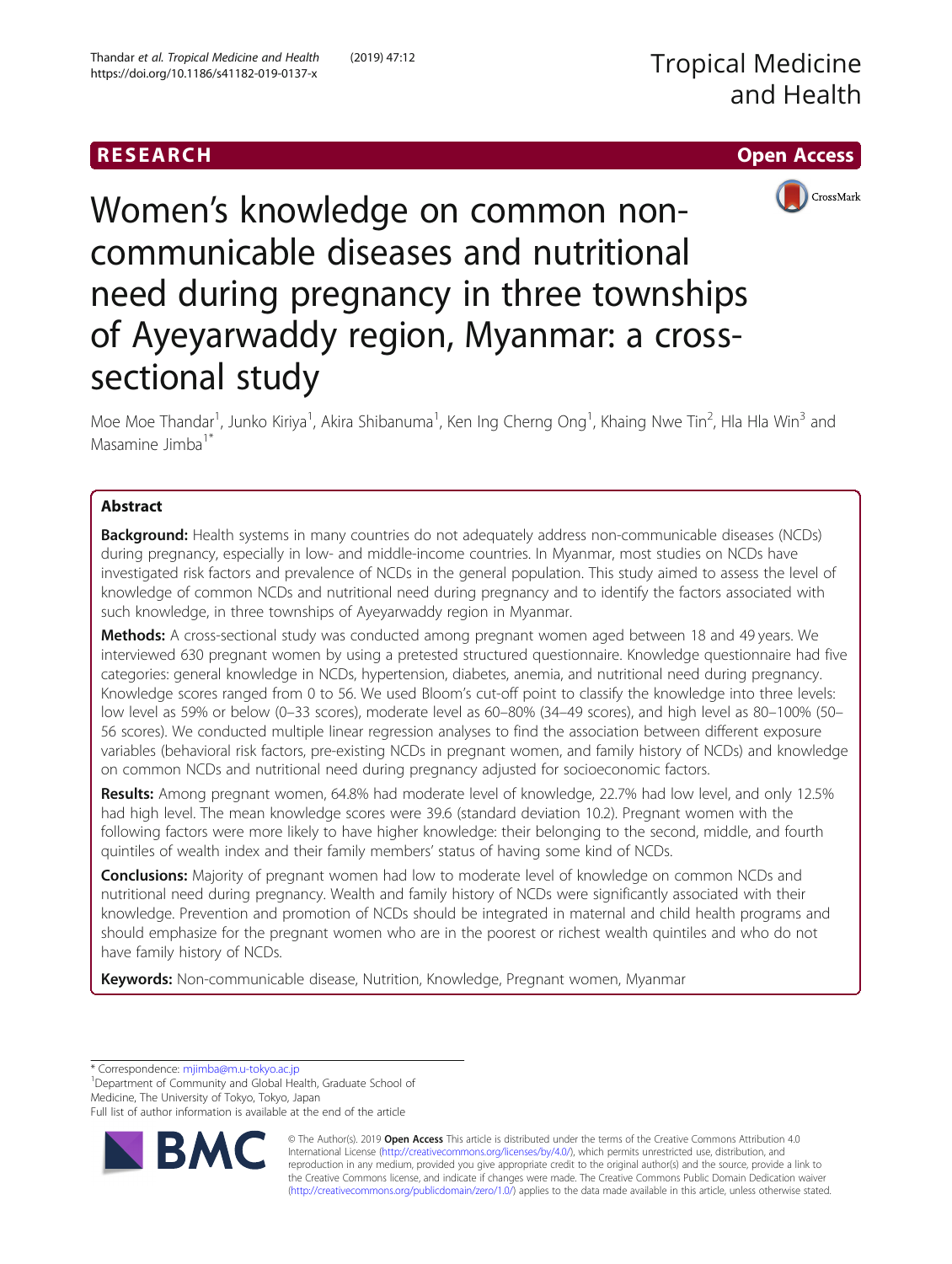# Background

Indirect causes of maternal death are becoming prominent and accounting for more than a quarter of maternal deaths worldwide [[1\]](#page-8-0). Indirect causes include deaths due to communicable diseases, non-communicable diseases (NCDs), and other indirect causes such as accidents [\[2](#page-8-0), [3\]](#page-8-0). Emphasis has been placed on communicable disease during pregnancy such as prevention and control of malaria among pregnant women. However, health systems in many countries do not adequately address NCDs during pregnancy, especially in low- and middle-income countries (LMIC).

Important NCDs during pregnancy include a large number of different medical conditions. They are cardiovascular diseases such as hypertension, endocrine, or metabolic diseases such as diabetes, hematological diseases such as anemia, mental illness such as depression, and neoplasm [[4\]](#page-8-0). NCDs during pregnancy have a significant adverse effect on maternal health and pregnancy outcomes. Hypertension, diabetes, anemia, obesity, overweight, and undernourishment during pregnancy are linked to hemorrhage, pre-eclampsia, stillbirth, low birth weight, preterm birth, congenital malformation, and maternal and neonatal mortality [\[5](#page-8-0)–[8](#page-8-0)].

Non-communicable diseases are increasingly affecting LMIC, and about 78% of NCD-related deaths occurred in LMIC [\[9](#page-8-0)]. Myanmar is one of the LMIC in Southeast Asia (SEA) with the lowest life expectancy and the second-highest rate of maternal and child mortality [[10](#page-8-0)– [13\]](#page-8-0). To reduce maternal and child mortality, Myanmar placed a lot of inputs in Maternal and Child Health (MCH) services in both urban and rural areas [[14](#page-8-0)]. The core elements of MCH services in Myanmar are pregnancy, delivery, postnatal, and newborn care; birth spacing and family planning; miscarriage and post-abortion care; adolescent and youth reproductive health; and screening and treatment of sexually transmitted infections and cervical cancer [[15](#page-8-0)].

In 2014, the World Health Organization (WHO) estimated that NCDs account for 59% of deaths in Myanmar [[16\]](#page-8-0). In Myanmar, 27% of maternal deaths in 2016 were due to indirect causes [\[17](#page-9-0)]. According to 2014 WHO STEPS survey in Myanmar, women were at higher risk of NCDs than men as a result of low consumption of fruits and vegetables, insufficient physical activity, overweight and obesity, high blood pressure, high blood sugar, and raised blood cholesterol [[18](#page-9-0)]. Myanmar Demographic and Health Survey (DHS) also reported that 47% of women aged between 15 and 49 years were anemic in 2015 [[19](#page-9-0)]. Myanmar is now prioritizing NCDs in its National Health Plan and started to expend Package of Essential Non-communicable Diseases Intervention (PEN) for treatment and referral of NCDs in the primary health care [[20,](#page-9-0) [21](#page-9-0)].

Most studies on NCDs have focused on risk factors and prevalence of NCDs among general population in Myanmar [[22](#page-9-0)–[26\]](#page-9-0). Limited studies are available on knowledge on common NCDs and nutritional need during pregnancy among women in Myanmar. This study aimed to assess the level of knowledge of common NCDs and nutritional need during pregnancy and to identify the factors associated with such knowledge among women in three townships of Ayeyarwaddy region in Myanmar.

### Methods

# Study design and setting

We conducted this cross-sectional study as a baseline study of a cluster randomized controlled trial (RCT). This cluster RCT has two objectives: the first one is to test the effect of a continuum of care (CoC) card on mothers' utilization of CoC services, and the second one is to test if integration of health education on common NCDs and nutritional need during pregnancy in antenatal and postnatal care services could increase mothers' knowledge on common NCDs and nutritional need during pregnancy [\[27](#page-9-0)]. The unit of randomization is primary health center, particularly MCH Center in urban area and Rural Health Center (RHC) in rural area. We conducted this study in Pantanaw, Wakema, and Ingapu townships in the Ayeyarwaddy region of Myanmar. These three townships are located in predominantly rural area. We included all health centers in both rural and urban areas, 3 MCH centers and 29 RHCs.

# Participants

The eligible participants were pregnant women who received the antenatal care (ANC) from health centers. Inclusion criteria were pregnant women who aged between 18 and 49 years and were between 12 and 20 weeks of pregnancy when they received the first ANC. We excluded pregnant women if they received ANC more than once by the time of recruitment, because we would like to know if the CoC card could encourage them to receive follow-up visits. We also excluded pregnant women who were migrants or mobile populations. In this study, we defined migrant as residents for more than 6 months and less than 1 year and mobile population as residents for less than 6 months in a specific area, according to Myanmar Population and Housing Census, 2015 [[28](#page-9-0)].

#### Sample size

We calculated the sample size for the cluster RCT based on a formative study on CoC completion among mothers in two townships of Myanmar in 2015. By using an intraclass correlation coefficient of 0.2, the confidence interval (CI) of 95%, the power of 90%, and potential attrition of 15%, we estimated 640 pregnant women would be required.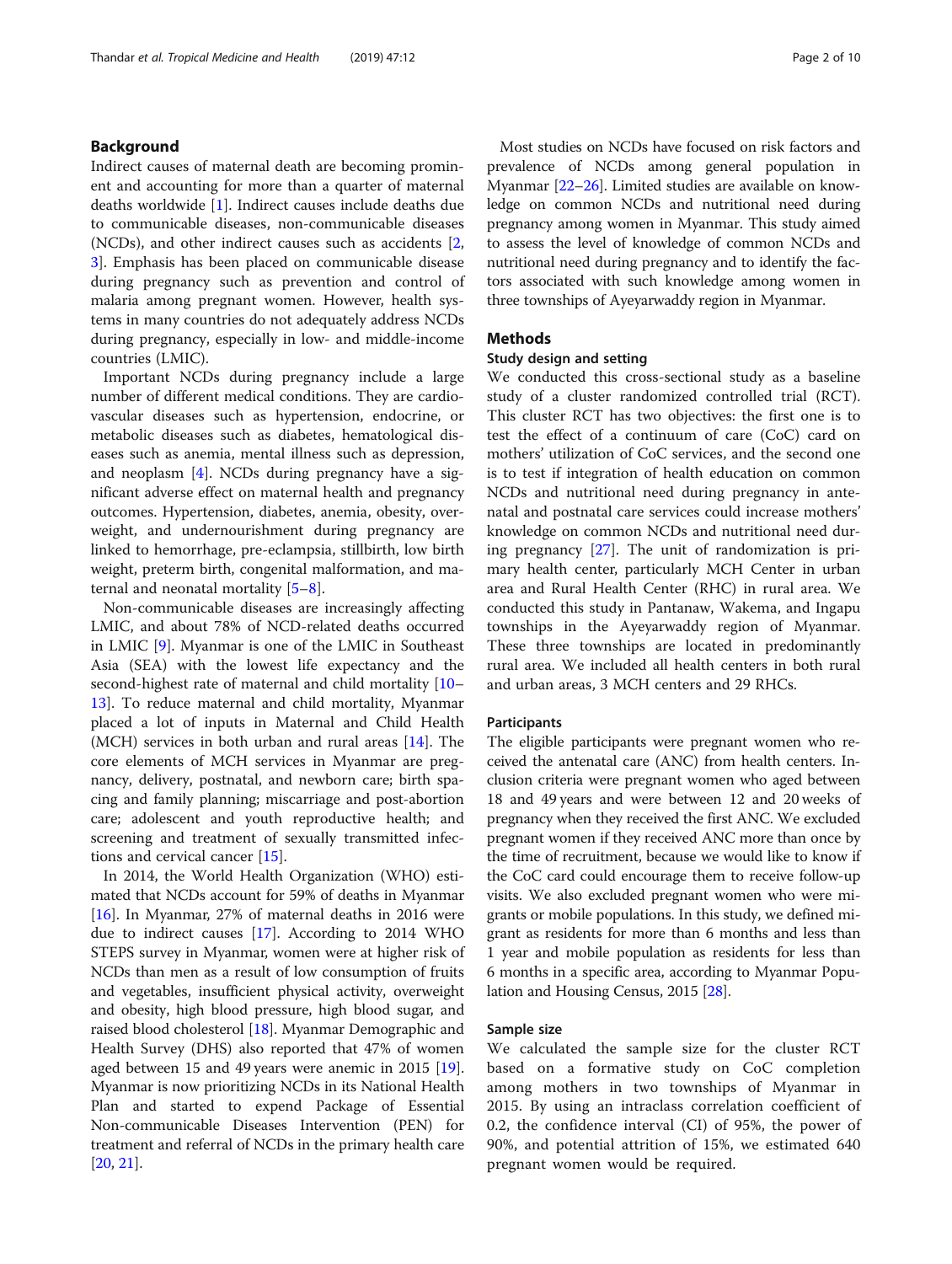#### Sampling procedure

We used a multi-stage sampling process. First, we purposely selected Ayeyarwaddy region as it was one of the top three regions in terms of maternal mortality in Myanmar [\[29](#page-9-0)]. Ayeyarwaddy region consists of six districts, which in turn are composed of 33 townships [[30](#page-9-0)]. Second, we purposely selected Pantanaw township from Maubin district, Wakema township from Myaungmya district, and Ingapu township from Hinthada district because they have similar sociodemographic background. Finally, we included all health centers in three townships and obtained the list of pregnant women who received ANC in all health centers. Of 1384 eligible pregnant women, 804 met inclusion criteria. We visited their households and recruited 630 pregnant women (222 from Pantanaw, 172 from Wakema, and 236 from Ingapu townships) in the baseline study. The response rate was 78.4% as 174 pregnant women were absent at the time of recruitment.

# Study instrument

We developed a structured questionnaire based on relevant previous studies [\[31](#page-9-0)–[37\]](#page-9-0). We first developed the questionnaire in English, made a forward translation into Burmese, and back-translated it into English. The questionnaire included socioeconomic information, behavioral risk factors for NCDs, history of NCDs in pregnant women, family history of NCDs, and knowledge on common NCDs and nutritional need during pregnancy. Before the survey, we conducted pretests with 30 women to improve the readability and to validate the content of questionnaire. The Cronbach's alpha of the knowledge questions in this study was 0.85.

Socioeconomic information included age, education, occupation, ethnicity and religion, and wealth index. We measured wealth index by using a household asset index. To calculate an asset index, we conducted a principal component analysis by using information on water source, electricity source, toilet type, and household assets including radio, television, computer, mobile telephone, fridge, car, motorbike, bicycle, washing machine, and gas or electric cooker.

Behavioral risk factors included their smoking, betel chewing, and alcohol drinking during pregnancy and also their family members' smoking status during their pregnancy. For history of NCDs in pregnant women, we asked if they were ever diagnosed with hypertension, cardiovascular disease, diabetes, cancer, and chronic respiratory diseases before pregnancy. For their family history of NCDs, we asked them if their blood-related family members had above diseases.

We developed knowledge questions by mainly considering three common NCDs (hypertension, diabetes, and anemia) and nutrition need during pregnancy. Knowledge questions composed of five categories: (1) general knowledge in NCDs, (2) hypertension, (3) diabetes, (4) anemia, and (5) nutritional need during pregnancy. General knowledge in NCDs contained the knowledge about behavioral risk factors for NCDs, the most common cause of death among women, and prevention for NCDs. For hypertension, diabetes, and anemia, we assessed their knowledge about their causes, symptoms, preventions, treatments, and complications. For nutritional need during pregnancy, we asked their knowledge about the food groups, recommended food intake, and complications of undernourishment during pregnancy. We used close-ended questions with predefined choices, for example, "Is hypertension a curative disease" with response choices of "Yes," "No," and "Do not know." We scored 1 for each correct answer and 0 for each incorrect or "Do not know" answer. Therefore, the knowledge score for 56 questions ranged from 0 to 56.

#### Variables

The dependent variable was pregnant women's knowledge scores on common NCDs and nutritional need during pregnancy. The independent variables were 1) socio-economic characteristics, 2) behavioral risk factors for NCDs, 3) pre-existing NCDs in pregnant women and 4) family history of NCDs.

We asked the highest education they completed and categorized education level as follows: (1) no education (those who did not go to school, (2) primary school, (3) middle school, and (4) high school or university. We categorized the ethnicity as Bamar and others (Kachin, Kayin, and Muslim) and the religion as Buddhist and others (Christian and Islam). We divided the household asset index into five quintiles of wealth index: (1) the lowest quintile, (2) the second quintile, (3) the middle quintile, (4) the fourth quintile, and (5) the highest quintile. For behavioral risk factors, we considered as "presence" if they reported any risk factor. For NCDs, we considered as "presence" if they reported any kind of NCDs. Similarly, we considered as "presence" for family history of NCDs if they reported any kind of NCDs in their family members.

# Data collection

We conducted face-to-face interviews in May and June 2017. We collected data with android mobile devices by using Open Data Kit technology developed by the researchers at the University of Washington's Department of Computer Science and Engineering.

# Data analysis

We used descriptive statistics to present the exposure variables and the accuracy rate for each knowledge question. We used Bloom's cut-off point to classify the knowledge into three levels as follows: low level as 59% or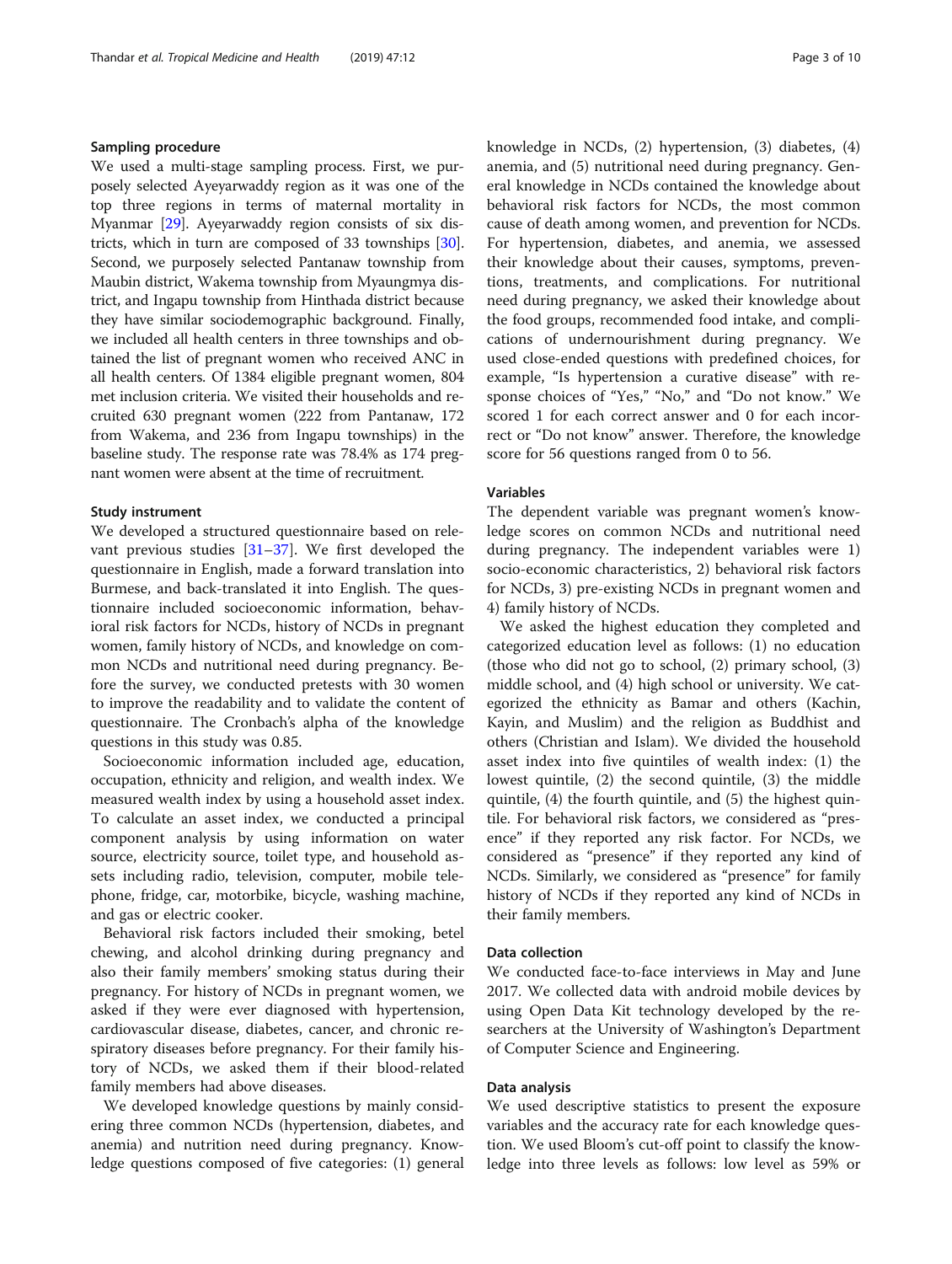below (0–33 scores), moderate level as 60–80% (34–49 scores), and high level as 80–100% (50–56 scores) [[38](#page-9-0)– [41\]](#page-9-0). We performed simple and multiple linear regression analyses by using the variables that were found to be associated with NCD-related knowledge in previous studies [\[36](#page-9-0), [42](#page-9-0)–[45](#page-9-0)]. In model 1, we included behavioral risk factors and socioeconomic characteristics. In model 2, we included the pre-existing NCDs in pregnant women and socioeconomic characteristics. In model 3, we included family history of NCDs and socioeconomic characteristics. In the final model, we included behavioral risk factors, pre-existing NCDs in pregnant women, and family history of NCDs adjusting for socioeconomic characteristics. We set the level of significance at  $p <$ 0.05. We used STATA 13.1 (StataCorp LP, College Station, TX, USA) for all data analysis.

# Results

Table 1 shows the socioeconomic characteristics of participants. Of the 630 pregnant women, 53.5% were aged between 20 and 29 years, 47.5% completed primary school, and 45.4% were housewives. Majority of them were Bamar ethnicity (66.8%) and Buddhist (93.5%).

Table [2](#page-4-0) shows medical history of pregnant women. Among 630 pregnant women, 12 of them smoked, 86 women had betel chewing habit, and 8 women reported alcohol drinking during the pregnancy. In addition, 274 women (43.5%) reported that someone in their family was smoking during the pregnancy. Hypertension was the most common reported disease among them (6.7%) and in their blood-related family members (35.1%). Among women who reported any kind of NCDs  $(n =$ 96), the rate was the highest in the lowest quintile (30.2%) followed by the highest quintile (24.0%) (Fig. [1](#page-4-0)).

Table [3](#page-5-0) shows the accuracy rate of response to each knowledge question. The accuracy rate for the question, "The most common cause of death among women around the world", was the lowest (16.2%) among all the questions. Regarding the risk factors for NCDs, the accuracy rate for tobacco use, harmful alcohol consumption, and physical inactivity was less than 40%. Few pregnant women knew that hypertension and diabetes were not curable (accuracy rate of 19.4% in hypertension and 28.3% in diabetes). The well-known risk factors for hypertension were old age (80.0%), obesity (83.2%), consuming salty food (95.7%), and alcohol drinking (77.5%) while less well-known risk factors were family history of hypertension (55.6%) and smoking (56.0%). Similarly, the well-known risk factors for diabetes were old age (78.7%), obesity (83.4%), and consuming sweet, fried, and fatty food (92.5%) while less well-known risk factors for diabetes were family history of diabetes (60.5%) and pregnancy (51.4%). In terms of anemia, pregnant women exhibited a satisfactory understanding of the causes, symptoms, and

|             | Table 1 Socio-economic characteristics of pregnant women |  |  |
|-------------|----------------------------------------------------------|--|--|
| $(n = 630)$ |                                                          |  |  |

|                                    | Number | Percent |
|------------------------------------|--------|---------|
| Age (years)                        |        |         |
| $18 - 19$                          | 49     | 7.8     |
| $20 - 29$                          | 337    | 53.5    |
| $30 - 39$                          | 220    | 34.9    |
| $40 - 49$                          | 24     | 3.8     |
| Education                          |        |         |
| No schooling                       | 44     | 7.0     |
| Primary school completed           | 299    | 47.5    |
| Middle school completed            | 142    | 22.5    |
| High school completed or graduated | 145    | 23.1    |
| Occupation                         |        |         |
| Housewife                          | 286    | 45.4    |
| Farmer                             | 135    | 21.4    |
| Others                             | 209    | 33.2    |
| Ethnic                             |        |         |
| Bamar                              | 421    | 66.8    |
| Others                             | 209    | 33.2    |
| Religion                           |        |         |
| <b>Buddhist</b>                    | 589    | 93.5    |
| Others                             | 41     | 6.5     |
| Gravida                            |        |         |
| Primigravida                       | 279    | 44.3    |
| Multigravida                       | 351    | 55.7    |
| Wealth index                       |        |         |
| Lowest quintile                    | 126    | 20.0    |
| Second quintile                    | 127    | 20.2    |
| Middle quintile                    | 131    | 20.8    |
| Fourth quintile                    | 122    | 19.4    |
| Highest quintile                   | 124    | 19.7    |

complications of anemia (accuracy rates from 78.4 to 94.3%) and iron-rich food for anemia prevention (more than 80%). However, about 60% of them knew that vitamin C enhance the iron absorption and about 53% knew that caffeine in tea or coffee disturb the iron absorption. Regarding nutritional need during pregnancy, more than 90% of them knew that they should not abstain food during pregnancy, they should eat more especially in the second and third trimesters, and they should eat nutritious food to prevent adverse pregnancy outcomes. However, they did not know about three major food groups (accuracy rate of 20.8% in carbohydrates, 40.0% in protein, and 50.6% in vitamins and minerals).

Table [4](#page-6-0) shows the distribution of knowledge levels among pregnant women. Among them, 64.8% had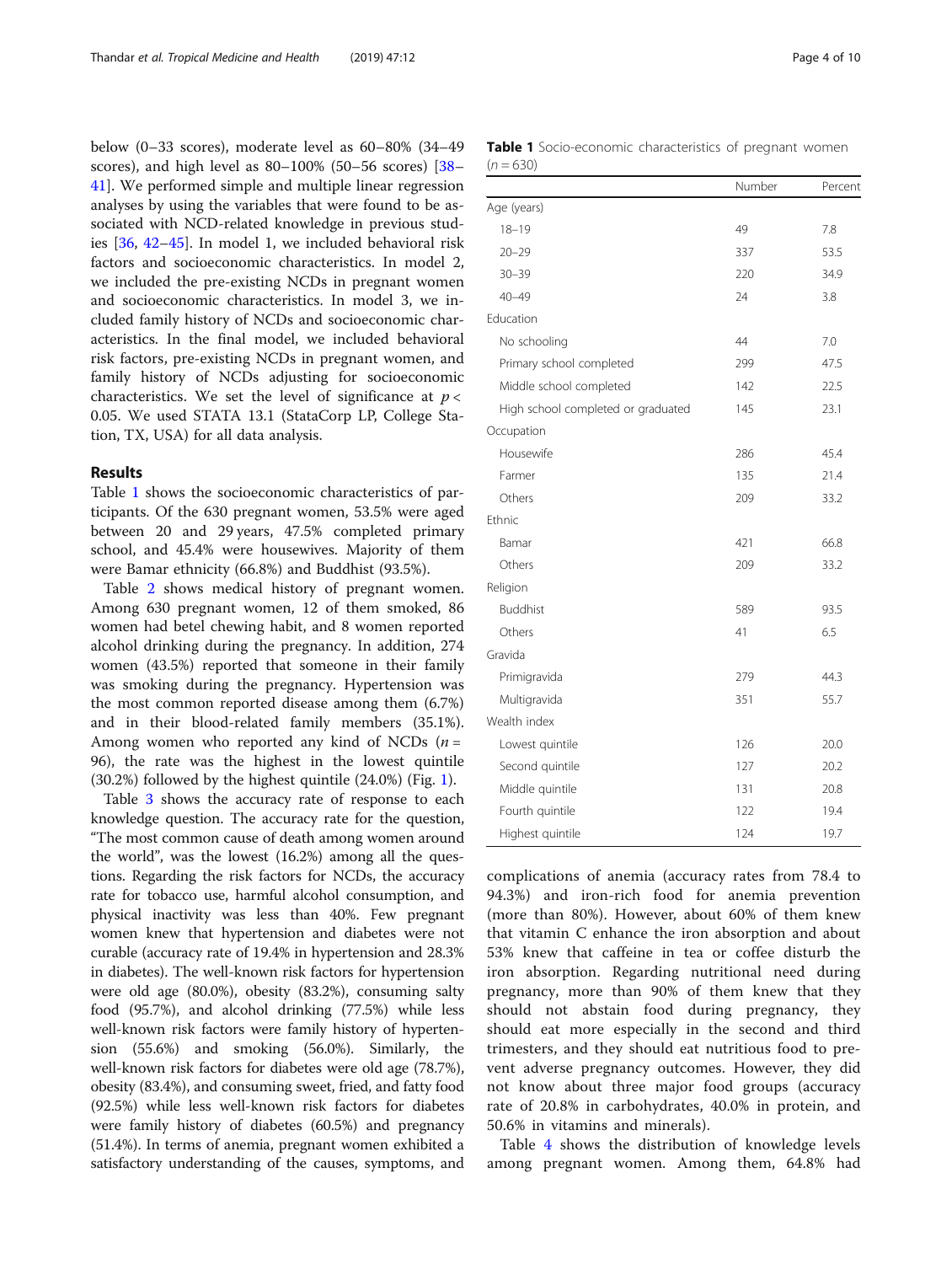<span id="page-4-0"></span>**Table 2** Medical history of pregnant women ( $n = 630$ )

|                                     | Number | Percent |
|-------------------------------------|--------|---------|
| Behavioral risk factors             |        |         |
| Smoking                             | 12     | 1.9     |
| Betel chewing                       | 86     | 13.7    |
| Alcohol drinking                    | 8      | 1.3     |
| Smoking in family members           | 274    | 43.5    |
| Pre-existing NCDs in pregnant women |        |         |
| Hypertension                        | 42     | 6.7     |
| <b>Diabetes</b>                     | 4      | 0.6     |
| Cardiovascular diseases             | 39     | 6.2     |
| Cancer                              | 1      | 0.2     |
| COPD                                | 25     | 4.0     |
| Family history of NCDs              |        |         |
| Hypertension                        | 221    | 35.1    |
| <b>Diabetes</b>                     | 102    | 16.2    |
| Cardiovascular diseases             | 97     | 15.4    |
| Cancer                              | 71     | 11.3    |
| <b>COPD</b>                         | 103    | 16.4    |

moderate level of knowledge, 22.7% had low level of knowledge, and only 12.5% had high level of knowledge. The mean knowledge score was 39.6 (standard deviation 10.2).

Table [5](#page-7-0) demonstrates the results of simple and multiple linear regression analyses. Age, education, wealth index, and family history of NCDs were associated with knowledge in simple linear regression. According to the final multiple linear regression model, only wealth index and family history of NCDs were associated with their knowledge. Women belonging to the second  $(B = 3.5, p = 0.007)$ , middle  $(B = 3.5, p = 0.08)$ , and fourth  $(B = 3.2, p = 0.019)$  quintiles of wealth index had higher knowledge than the lowest quintile. Women whose family member had some kind of NCDs had higher knowledge  $(B = 1.8, p = 0.028)$  compared to the referenced group.

### **Discussion**

In this study, the majority of pregnant women had low to moderate level of knowledge on common NCDs and nutritional need during pregnancy. Factors associated with their knowledge scores were wealth index and family history of NCDs.

About 85% of pregnant women in this study had low to moderate level of knowledge on common NCDs and nutritional need during pregnancy. Regarding behavioral risk factors for NCDs, less than 40% of them did not know that smoking, harmful alcohol consumption, and physical inactivity were their risk factors for NCDs. Majority of pregnant women in this study came from rural areas, and they did not notice that smoking and alcohol consumption as risk factors because these were common in their society. Therefore, among behavioral risk factors for NCDs, smoking and alcohol consumption were the most commonly reported behavioral risk factors in rural Myanmar [\[23](#page-9-0)].

Regarding hypertension and diabetes, about one fifth of them thought that hypertension and diabetes were curable. This finding was different from the study done among Karen ethnic high school students in Thai-Myanmar border area. In that study, more than two thirds of students realized that hypertension was not curable and about 30% of them recognized diabetes as incurable disease  $[31]$ . Majority of pregnant women knew that old age, obesity, and salty or sweet, fried, and fatty food were risk factors for hypertension and diabetes. However, only half of them knew that family history was risk factor for both diseases. Previous studies showed that family history was less recognized as one of the causes of hypertension [[46,](#page-9-0) [47](#page-9-0)].

The accuracy rates for the questions about anemia and nutritional need during pregnancy were high compared to those in general knowledge in NCDs, hypertension, and diabetes. Majority of pregnant women knew the causes, symptoms, and complications of anemia; iron-rich food; and complications of malnutrition during pregnancy. This may be because anemia and nutrition

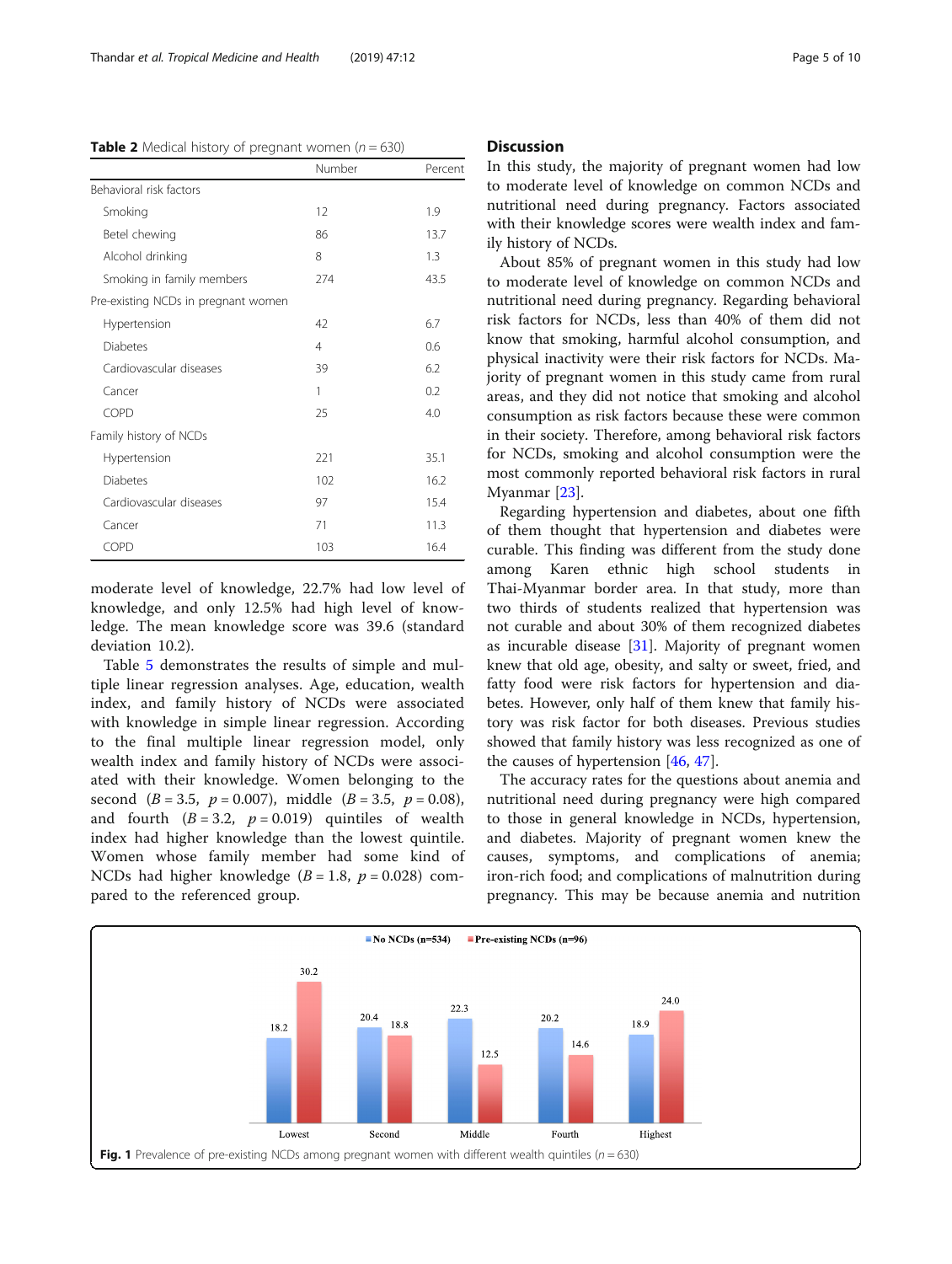# <span id="page-5-0"></span>Table 3 Accuracy rate of response to each knowledge question

|                                                                                                                 | Number | Percent |
|-----------------------------------------------------------------------------------------------------------------|--------|---------|
| General knowledge in NCDs                                                                                       |        |         |
| Behavior risk factors for developing non-communicable diseases                                                  |        |         |
| Tobacco use                                                                                                     | 235    | 37.3    |
| Harmful alcohol consumption                                                                                     | 244    | 38.7    |
| Unhealthy diet                                                                                                  | 426    | 67.6    |
| Physical inactivity                                                                                             | 251    | 39.8    |
| The most common cause of death among women around the world                                                     |        |         |
| Cardiovascular disease                                                                                          | 102    | 16.2    |
| The good way to prevent non-communicable diseases                                                               |        |         |
| Eating more fruits and vegetables                                                                               | 540    | 85.7    |
| Hypertension                                                                                                    |        |         |
| Hypertension is a curative disease.                                                                             | 122    | 19.4    |
| Blood pressure of 140/90 mmHg is considered high.                                                               | 441    | 70.0    |
| Common symptoms of hypertension are headache, dizziness, blurred vision, nausea, vomiting, and fainting attack. | 540    | 85.7    |
| Elderly persons are more susceptible to hypertension than adults.                                               | 504    | 80.0    |
| If your blood-related relatives or family members have hypertension, you are also at risk of hypertension.      | 350    | 55.6    |
| Obese people are more at risk of hypertension than those who are not obese.                                     | 524    | 83.2    |
| Smoking increases risk for having hypertension.                                                                 | 353    | 56.0    |
| Consuming salty food increases risk for having hypertension.                                                    | 603    | 95.7    |
| Alcohol drinkers are at risk of having hypertension.                                                            | 488    | 77.5    |
| Regular exercisers are less likely to have hypertension than those who do not exercise                          | 507    | 80.5    |
| Complications of hypertension                                                                                   |        |         |
| Stroke                                                                                                          | 495    | 78.6    |
| Coronary artery disease                                                                                         | 446    | 70.8    |
| Heart failure                                                                                                   | 447    | 71.0    |
| Blindness                                                                                                       | 397    | 63.0    |
| Renal failure                                                                                                   | 366    | 58.1    |
| <b>Diabetes</b>                                                                                                 |        |         |
| Diabetes is a curative disease.                                                                                 | 178    | 28.3    |
| Suspicious diabetes symptoms are frequent urination and frequent water drinking from thirst.                    | 471    | 74.8    |
| Elderly persons are more susceptible or more likely to have diabetes than adults.                               | 496    | 78.7    |
| If your blood-related relatives have diabetes, you are also at risk of having diabetes.                         | 381    | 60.5    |
| Obese people are more at risk of diabetes than those who are not obese.                                         | 519    | 82.4    |
| Pregnant women are likely to have diabetes.                                                                     | 324    | 51.4    |
| People who regularly eat sweet, fried, and fatty food are at risk of having diabetes.                           | 583    | 92.5    |
| Regular exercisers are less likely to have diabetes than those who do not exercise.                             | 496    | 78.7    |
| Complications of diabetes                                                                                       |        |         |
| Blindness                                                                                                       | 427    | 67.8    |
| Renal failure                                                                                                   | 429    | 68.1    |
| Heart failure                                                                                                   | 411    | 65.2    |
| Stroke                                                                                                          | 434    | 68.9    |
| Delay ulcer healing                                                                                             | 531    | 84.3    |
| Hypertension                                                                                                    | 476    | 75.6    |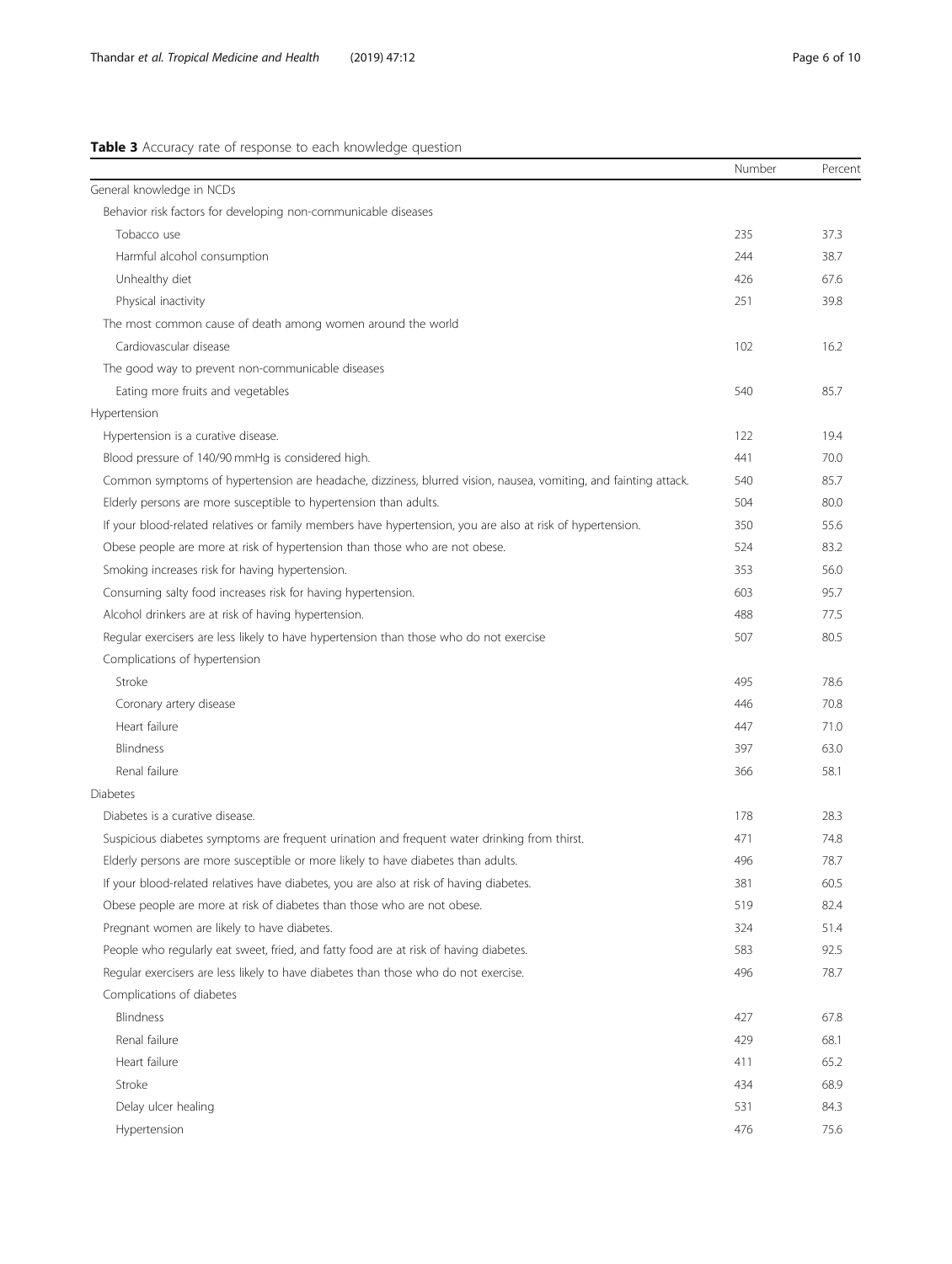# <span id="page-6-0"></span>Table 3 Accuracy rate of response to each knowledge question (Continued)

|                                                                                                      | Number | Percent |
|------------------------------------------------------------------------------------------------------|--------|---------|
| Anemia                                                                                               |        |         |
| Iron deficiency can cause anemia.                                                                    | 494    | 78.4    |
| Anemia can be found in both male and female at any age.                                              | 569    | 90.3    |
| If a pregnant woman has anemia, she can deliver a low birth weight baby.                             | 517    | 82.1    |
| Symptoms of anemia                                                                                   |        |         |
| Paleness on skin, eye and lips                                                                       | 561    | 89.1    |
| Weakness                                                                                             | 586    | 93.0    |
| Headache                                                                                             | 594    | 94.3    |
| Shortness of breath                                                                                  | 571    | 90.6    |
| Rapid heart rate                                                                                     | 551    | 87.5    |
| Iron-rich food                                                                                       |        |         |
| Leafy green vegetables                                                                               | 549    | 87.1    |
| Beans and peas                                                                                       | 532    | 84.4    |
| Meat and fish                                                                                        | 523    | 83.0    |
| Eating vitamin C-rich food along with vegetables and beans can help your body to easily absorb iron. | 380    | 60.3    |
| Drinking tea and coffee after meal can disturb the iron absorption.                                  | 331    | 52.5    |
| Nutrition                                                                                            |        |         |
| Please mention three food groups                                                                     |        |         |
| Carbohydrates                                                                                        | 131    | 20.8    |
| Proteins                                                                                             | 252    | 40.0    |
| Vitamins and minerals                                                                                | 319    | 50.6    |
| Pregnant woman should not avoid certain food such as beans, vegetables and meat.                     | 609    | 96.7    |
| Pregnant woman should eat more especially second (13-27 weeks) and third trimester (28-36 weeks).    | 595    | 94.4    |
| If pregnant woman does not eat nutritious food, she has risk of maternal and child death.            | 603    | 95.7    |
| Malnutrition during pregnancy can contribute to low birth weight and preterm delivery                | 606    | 96.2    |
| Malnutrition during pregnancy can contribute to miscarriage and stillbirth                           | 591    | 93.8    |

education has been provided during ANC visits in Myanmar [\[15](#page-8-0)] while other NCD-related health education was not compulsorily provided to them.

Wealth index was associated with their knowledge scores. Pregnant women belonging to the second, middle, and fourth quintiles of wealth index had higher knowledge scores compared to those in the lowest and highest quintiles. The poorest and the richest have the risky health behaviors such as stress, unbalance diet, and physical inactivity [[48](#page-9-0)–[50\]](#page-9-0). In this study, the rates of pre-existing NCDs among pregnant women were higher in the lowest and highest quintiles compared to the three middle quintiles. This may be due to

**Table 4** Distribution of level of knowledge ( $n = 630$ )

| l evel                  | Number | Percent |
|-------------------------|--------|---------|
| Low $(0-33$ scores)     | 143    | 22.7    |
| Moderate (34-49 scores) | 408    | 648     |
| High (50-56 scores)     | 79     | 125     |

 $Minimum = 0$ , maximum = 56, mean = 39.6, SD = 10.2

concentration of risky behaviors and lower knowledge among the poorest and the richest.

Furthermore, having family history of NCDs was associated with the pregnant women's higher knowledge scores. This may be due to their involvement in family members' NCD management. Family members of diabetes mellitus patients, for example, had higher knowledge on diabetes than others [\[32](#page-9-0), [51](#page-9-0)–[53\]](#page-9-0).

This study has some limitations. First, it was a cross-sectional study and there was a chance of reverse causality [\[54\]](#page-9-0). Having history of NCDs and smokers in family members might be the results rather than the causes of higher level of knowledge. Second, this study used a newly developed instrument in Burmese. Although the questions were pretested for reliability, the questionnaire might have been comparatively easy to choose correct answers. Third, self-reported medical and family history of NCDs may not be completely valid, as we did not examine their health records. And we did not ask history of anemia in pregnant women and in their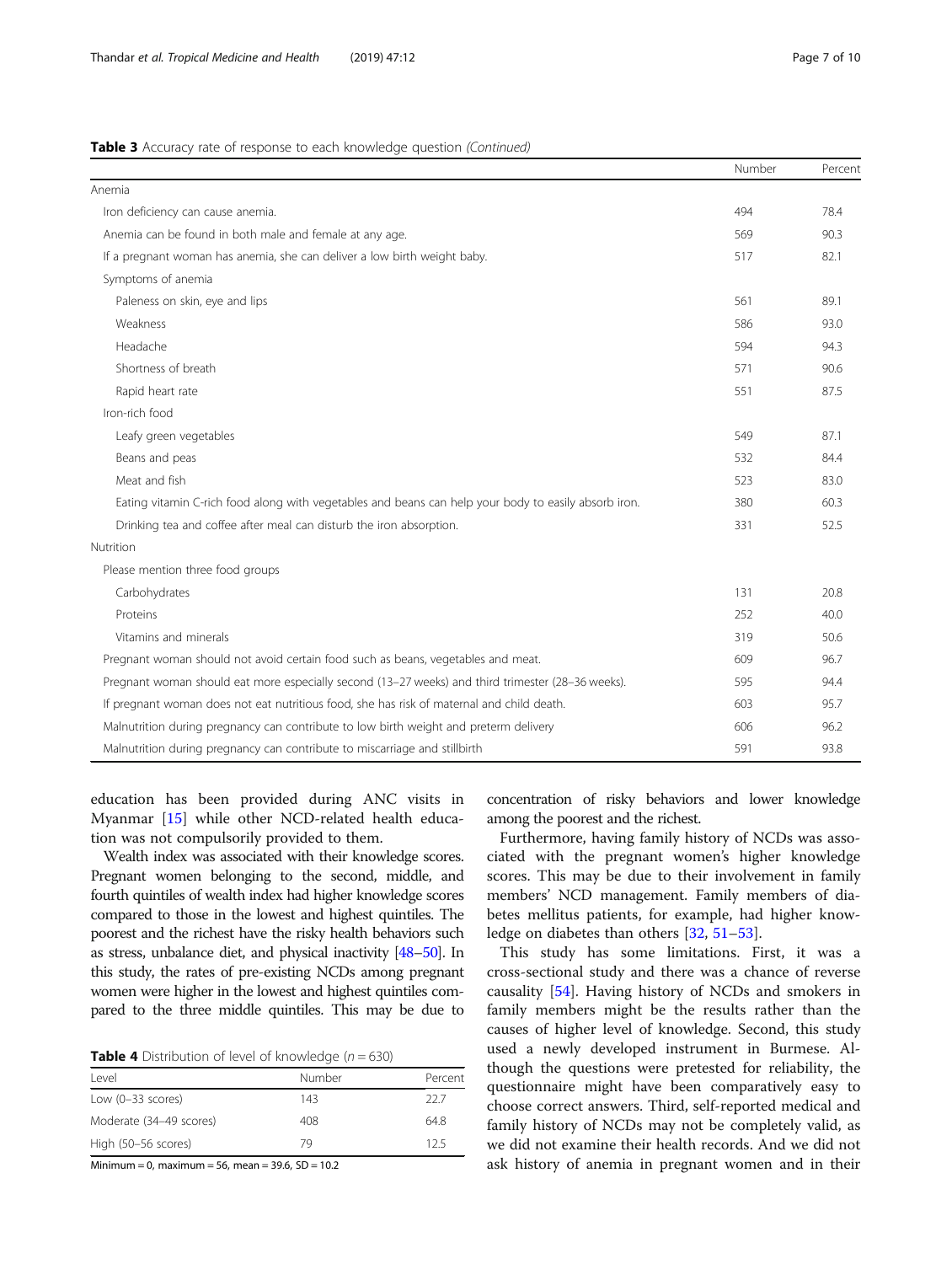| )                                                                                             |                          |
|-----------------------------------------------------------------------------------------------|--------------------------|
| j.                                                                                            |                          |
|                                                                                               |                          |
| ī                                                                                             |                          |
|                                                                                               |                          |
| $\ddot{\phantom{a}}$                                                                          |                          |
|                                                                                               | $\overline{\phantom{a}}$ |
|                                                                                               |                          |
|                                                                                               |                          |
|                                                                                               |                          |
|                                                                                               |                          |
|                                                                                               |                          |
| is a set<br>֦֦֦֖֪ׅ֪֦֪ׅ֪ׅ֪֪֪ׅ֪֪ׅ֪֪ׅ֪֪֪֪֪֪֪֪֪֪ׅ֧֚֚֚֚֚֚֚֚֚֚֚֚֚֚֚֚֚֚֚֚֚֡֡֡֬֘֡֡֡֬֝֬֝֓֡֡֬֓֡֬֓֓֞֬֓֞֬ |                          |
|                                                                                               |                          |
|                                                                                               |                          |
| .<br>ג<br>¢                                                                                   | ה<br>ו                   |
| i                                                                                             |                          |
|                                                                                               |                          |
|                                                                                               | $\overline{ }$           |
|                                                                                               |                          |
|                                                                                               |                          |
| ļ                                                                                             |                          |
|                                                                                               |                          |
| ׇ֘֒                                                                                           |                          |
|                                                                                               |                          |
|                                                                                               |                          |
|                                                                                               |                          |
|                                                                                               |                          |
| j                                                                                             |                          |
|                                                                                               |                          |
|                                                                                               |                          |
|                                                                                               |                          |
|                                                                                               |                          |
|                                                                                               |                          |
|                                                                                               |                          |
|                                                                                               |                          |
|                                                                                               |                          |
|                                                                                               |                          |
|                                                                                               |                          |
|                                                                                               |                          |
|                                                                                               |                          |
|                                                                                               |                          |
|                                                                                               |                          |
|                                                                                               |                          |
|                                                                                               |                          |
|                                                                                               |                          |
|                                                                                               |                          |
|                                                                                               |                          |
|                                                                                               |                          |
| ١                                                                                             |                          |
| Í                                                                                             |                          |
| ֖֖֖֦֧֦֧֪֦֧֦֧֦֧ׅ֪֪֪֦֪֪֪֦֪֪֦֚֚֚֚֚֬֝֝֝֝֬֜֝֬֝                                                     |                          |
|                                                                                               |                          |
|                                                                                               |                          |
|                                                                                               |                          |
|                                                                                               |                          |
|                                                                                               |                          |
|                                                                                               |                          |
|                                                                                               |                          |
|                                                                                               |                          |
|                                                                                               |                          |
|                                                                                               |                          |
|                                                                                               |                          |
|                                                                                               |                          |
|                                                                                               |                          |
|                                                                                               |                          |
| וא הא ההאמה הא                                                                                |                          |
|                                                                                               |                          |
|                                                                                               |                          |
|                                                                                               | j                        |
|                                                                                               |                          |
| ֖֖֖֖֚֚֚֚֚֚֚֬                                                                                  |                          |
|                                                                                               |                          |
|                                                                                               |                          |
|                                                                                               |                          |
|                                                                                               |                          |
|                                                                                               |                          |
|                                                                                               |                          |
|                                                                                               |                          |
|                                                                                               |                          |
|                                                                                               |                          |
|                                                                                               |                          |
|                                                                                               |                          |
|                                                                                               |                          |
|                                                                                               |                          |
| てい                                                                                            |                          |
|                                                                                               |                          |
|                                                                                               |                          |
|                                                                                               |                          |
|                                                                                               |                          |
|                                                                                               |                          |
|                                                                                               |                          |
|                                                                                               |                          |
|                                                                                               |                          |
|                                                                                               |                          |
| $\frac{1}{2}$                                                                                 |                          |
|                                                                                               |                          |
|                                                                                               |                          |
|                                                                                               |                          |
|                                                                                               |                          |
|                                                                                               |                          |
|                                                                                               |                          |
|                                                                                               |                          |
| Table 5 Facto                                                                                 |                          |
|                                                                                               |                          |
|                                                                                               |                          |
|                                                                                               |                          |
|                                                                                               |                          |
|                                                                                               |                          |
|                                                                                               |                          |
|                                                                                               |                          |

<span id="page-7-0"></span>

| 8.9<br>7.4<br>5.3<br>$\overline{\phantom{a}}$<br>Simple linear regression<br>95%CI<br>$-1.0$<br>$-0.8$<br>$-2.3$<br>$\Box$<br>p value<br>0.143<br>0.114<br>0.494<br>0.009<br>$-0.6$<br>Coef.<br>4.0<br>23<br>4.2<br>Didn't go to school (ref)<br>Education<br>Women's age<br>Bamar (ref)<br>$\leq 19$ (ref)<br>$20 - 29$<br>$30 - 29$<br>40-49<br>Other<br>Ethnic | knowledge)<br>Coef.<br>$-0.7$<br>$\tilde{c}$<br>3.2<br>37 | Model I (behavioral risk factors and<br>p value<br>0.146<br>0.451<br>0.051 | 95%CI                              |                 | knowledge)<br>Coef. | Model II (pre-existing NCDs | 95%CI                              | and            | knowledge)              | Model III (family history of NCDs and |                                            |                     |                          | Model IV (final) |                                                          |
|-------------------------------------------------------------------------------------------------------------------------------------------------------------------------------------------------------------------------------------------------------------------------------------------------------------------------------------------------------------------|-----------------------------------------------------------|----------------------------------------------------------------------------|------------------------------------|-----------------|---------------------|-----------------------------|------------------------------------|----------------|-------------------------|---------------------------------------|--------------------------------------------|---------------------|--------------------------|------------------|----------------------------------------------------------|
|                                                                                                                                                                                                                                                                                                                                                                   |                                                           |                                                                            |                                    |                 |                     |                             |                                    |                |                         |                                       |                                            |                     |                          |                  |                                                          |
|                                                                                                                                                                                                                                                                                                                                                                   |                                                           |                                                                            |                                    |                 |                     | p value                     |                                    |                | Coef.                   | value<br>$\sigma$                     | 95%CI                                      |                     | Coef.                    | value<br>p       | 95%CI                                                    |
|                                                                                                                                                                                                                                                                                                                                                                   |                                                           |                                                                            |                                    |                 |                     |                             |                                    |                |                         |                                       |                                            |                     |                          |                  |                                                          |
|                                                                                                                                                                                                                                                                                                                                                                   |                                                           |                                                                            |                                    |                 |                     |                             |                                    |                |                         |                                       |                                            |                     |                          |                  |                                                          |
|                                                                                                                                                                                                                                                                                                                                                                   |                                                           |                                                                            | $-1.9$                             | 4.3             | $\frac{1}{2}$       | 0.419                       | $-1.8$                             | 43             | $\overline{C}$          | 0.519                                 | $\overline{21}$                            | $\frac{1}{4}$       | $\supseteq$              | 0.542            | 4.0<br>$\overline{2.1}$                                  |
|                                                                                                                                                                                                                                                                                                                                                                   |                                                           |                                                                            | $\overline{0}$ .                   | 63              | $\overline{31}$     | 0.053                       | $\rm_{\rm CO}$                     | 63             | 2.9                     | 0.069                                 | $\overline{0}$<br>$\overline{\phantom{a}}$ | $\overline{\circ}$  | 3.0                      | 0.063            | 62<br>O.2<br>$\overline{\phantom{a}}$                    |
|                                                                                                                                                                                                                                                                                                                                                                   |                                                           |                                                                            | $-13$                              | $87\,$          | 3.6                 | 0.152                       | $-1.3$                             | 8.6            | $\overline{3}$          | 0.141                                 | $-12$                                      | $87\,$              | 3.8                      | 0.131            | 8.8<br>$\Xi$<br>$\overline{\phantom{a}}$                 |
|                                                                                                                                                                                                                                                                                                                                                                   |                                                           |                                                                            |                                    |                 |                     |                             |                                    |                |                         |                                       |                                            |                     |                          |                  |                                                          |
|                                                                                                                                                                                                                                                                                                                                                                   |                                                           |                                                                            |                                    |                 |                     |                             |                                    |                |                         |                                       |                                            |                     |                          |                  |                                                          |
|                                                                                                                                                                                                                                                                                                                                                                   |                                                           | 0.396                                                                      | 2.4                                | $\supseteq$     | $-0.5$              | 0.531                       | 2.2<br>$\overline{1}$              | Ξ              | 0.6<br>$\overline{1}$   | 0.506                                 | 23<br>$\mathbf{I}$                         | Ξ                   | 0.8<br>$\mathsf{I}$      | 0.357            | 0.9<br>2.5<br>$\overline{\phantom{a}}$                   |
|                                                                                                                                                                                                                                                                                                                                                                   |                                                           |                                                                            |                                    |                 |                     |                             |                                    |                |                         |                                       |                                            |                     |                          |                  |                                                          |
|                                                                                                                                                                                                                                                                                                                                                                   |                                                           |                                                                            |                                    |                 |                     |                             |                                    |                |                         |                                       |                                            |                     |                          |                  |                                                          |
| 5.9<br>$-0.5$<br>0.097<br>2.7<br>Primary school                                                                                                                                                                                                                                                                                                                   | 2.0                                                       | 0.214                                                                      | $-1.2$                             | 5.3             | $\overline{0}$      | 0.241                       | $-13$                              | 52             | 2.2                     | 0.184                                 | $-1.0$                                     | 5.4                 | 2.0                      | 0.234            | 5.2<br>$-1.3$                                            |
| 6.7<br>$-0.2$<br>0.061<br>$3.\overline{3}$<br>Middle school                                                                                                                                                                                                                                                                                                       | 2.4                                                       | 0.185                                                                      | $\overline{11}$                    | 5.9             | $\overline{2.1}$    | 0.241                       | $-1.4$                             | 56             | 2.4                     | 0.177                                 | $\Xi$                                      | 5.9                 | 2.2                      | 0.222            | 57<br>$-13$                                              |
| 7.6<br>$\frac{8}{2}$<br>0.016<br>42<br>High school                                                                                                                                                                                                                                                                                                                | 33                                                        | 0.077                                                                      | 0.4<br>$\overline{\phantom{a}}$    | 6.9             | 32                  | 0.085                       | $-0.4$                             | 6.8            | 3.5                     | 0.057                                 | $-0.1$                                     | $\overline{\Sigma}$ | $\overline{3}$ .         | 0.091            | 67<br>0.5<br>$\overline{1}$                              |
| Occupation                                                                                                                                                                                                                                                                                                                                                        |                                                           |                                                                            |                                    |                 |                     |                             |                                    |                |                         |                                       |                                            |                     |                          |                  |                                                          |
| Housewife (ref)                                                                                                                                                                                                                                                                                                                                                   |                                                           |                                                                            |                                    |                 |                     |                             |                                    |                |                         |                                       |                                            |                     |                          |                  |                                                          |
| 3.5<br>$-0.6$<br>0.174<br>$\overline{4}$<br>Farmer                                                                                                                                                                                                                                                                                                                | $\Xi$                                                     | 0.311                                                                      | $-1.0$                             | 3.2             | Ξ                   | 0.286                       | $-1.0$                             | 33             | Ξ                       | 0.294                                 | $-1.0$                                     | 3.2                 | $\overline{\phantom{a}}$ | 0.346            | $\overline{3}$<br>$\frac{1}{1}$                          |
| $2.1 \t 0.2$<br>$-1.5$<br>0.726<br>0.3<br>Others                                                                                                                                                                                                                                                                                                                  |                                                           | 0.793                                                                      | $-1.6$                             | $\overline{21}$ | O <sup>2</sup>      | 0.810                       | $-1.6$                             | 2.1            | O <sup>2</sup>          | 0.812                                 | $\frac{1}{2}$                              | 2.0                 | $\frac{3}{2}$            | 0.771            | $\overline{21}$<br>$-1.6$                                |
| Wealth_index2                                                                                                                                                                                                                                                                                                                                                     |                                                           |                                                                            |                                    |                 |                     |                             |                                    |                |                         |                                       |                                            |                     |                          |                  |                                                          |
| Lowest (ref)                                                                                                                                                                                                                                                                                                                                                      |                                                           |                                                                            |                                    |                 |                     |                             |                                    |                |                         |                                       |                                            |                     |                          |                  |                                                          |
| 6.4<br>$\overline{4}$<br>0.002<br>3.9<br>Second                                                                                                                                                                                                                                                                                                                   | 3.3                                                       | 0.010                                                                      | $_{0.8}^\infty$                    | 5.8             | 3.5                 | 0.006                       | $\overline{C}$                     | $\overline{6}$ | 3.4                     | 0.008                                 | $\overline{0}$                             | 5.9                 | 3.5                      | 0.007            | 6.0<br>$\overline{C}$                                    |
| 6.6<br>$\frac{6}{1}$<br>0.001<br>$\frac{1}{4}$<br>Middle                                                                                                                                                                                                                                                                                                          | 3.3                                                       | 0.012                                                                      | $\overline{0}$                     | 5.8             | 37                  | 0.006                       | $\overline{\Box}$                  | 62             | 3.3                     | 1100                                  | $_{\odot}^{\otimes}$                       | 5.9                 | 3.5                      | 0.008            | $\overline{6}$<br>0.9                                    |
| 6.4<br>$\overline{4}$<br>0.003<br>3.9<br>Fourth                                                                                                                                                                                                                                                                                                                   | $\overline{31}$                                           | 0.024                                                                      | $\overline{0.4}$                   | 5.7             | 3.4                 | 0.014                       | $\overline{0}$                     | 60             | 3.0                     | 0.028                                 | $\widetilde{\mathrm{C}}$                   | 5.6                 | 3.2                      | 6100             | 5.8<br>$\overline{0}$                                    |
| 5.6<br>0.6<br>0.017<br>$\overline{31}$<br>Highest                                                                                                                                                                                                                                                                                                                 | $\overline{0}$                                            | 0.168                                                                      | $_{\odot}^{\rm 8}$<br>$\mathbf{I}$ | 47              | $\overline{2.1}$    | 0.136                       | $-0.7$                             | 4.9            | $\frac{\infty}{\infty}$ | 0.209                                 | $-1.0$                                     | 45                  | $\overline{0}$           | 0.181            | 4.6<br>Ō<br>Õ<br>$\mathbf{I}$                            |
| $\overline{\circ}$<br>$-3.1$<br>0.061<br>$-1.5$<br>Behavioral risk factors                                                                                                                                                                                                                                                                                        | $-1.6$                                                    | 0.057                                                                      | 3.2<br>$\overline{\phantom{a}}$    | $\rm_{0.0}$     |                     |                             |                                    |                |                         |                                       |                                            |                     | $-15$                    | 0.070            | $\overline{\circ}$<br>$\overline{3}$ l<br>$\overline{1}$ |
| 3.9<br>$-0.6$<br>0.145<br>$\frac{6}{1}$<br>Pre-existing NCDs                                                                                                                                                                                                                                                                                                      |                                                           |                                                                            |                                    |                 | $\overline{2.1}$    | 0.067                       | $\overline{\circ}$<br>$\mathbf{I}$ | 43             |                         |                                       |                                            |                     | $\overline{4}$           | 0.221            | $\overline{3.7}$<br>$-0.9$                               |
| 3.7<br>0.5<br>0.012<br>$\overline{2.1}$<br>Family history of NCDs                                                                                                                                                                                                                                                                                                 |                                                           |                                                                            |                                    |                 |                     |                             |                                    |                | $\overline{2.1}$        | 0.012                                 | 65                                         | 3.6                 | $\frac{\infty}{\infty}$  | 0.028            | 3.5<br>$\Omega$                                          |
| $\mathsf{R}^2$                                                                                                                                                                                                                                                                                                                                                    | 0.05                                                      |                                                                            |                                    |                 | 0.05                |                             |                                    |                | 0.05                    |                                       |                                            |                     | 0.06                     |                  |                                                          |
| Adjusted R <sup>2</sup>                                                                                                                                                                                                                                                                                                                                           | 0.03                                                      |                                                                            |                                    |                 | 0.03                |                             |                                    |                | 0.03                    |                                       |                                            |                     | 0.04                     |                  |                                                          |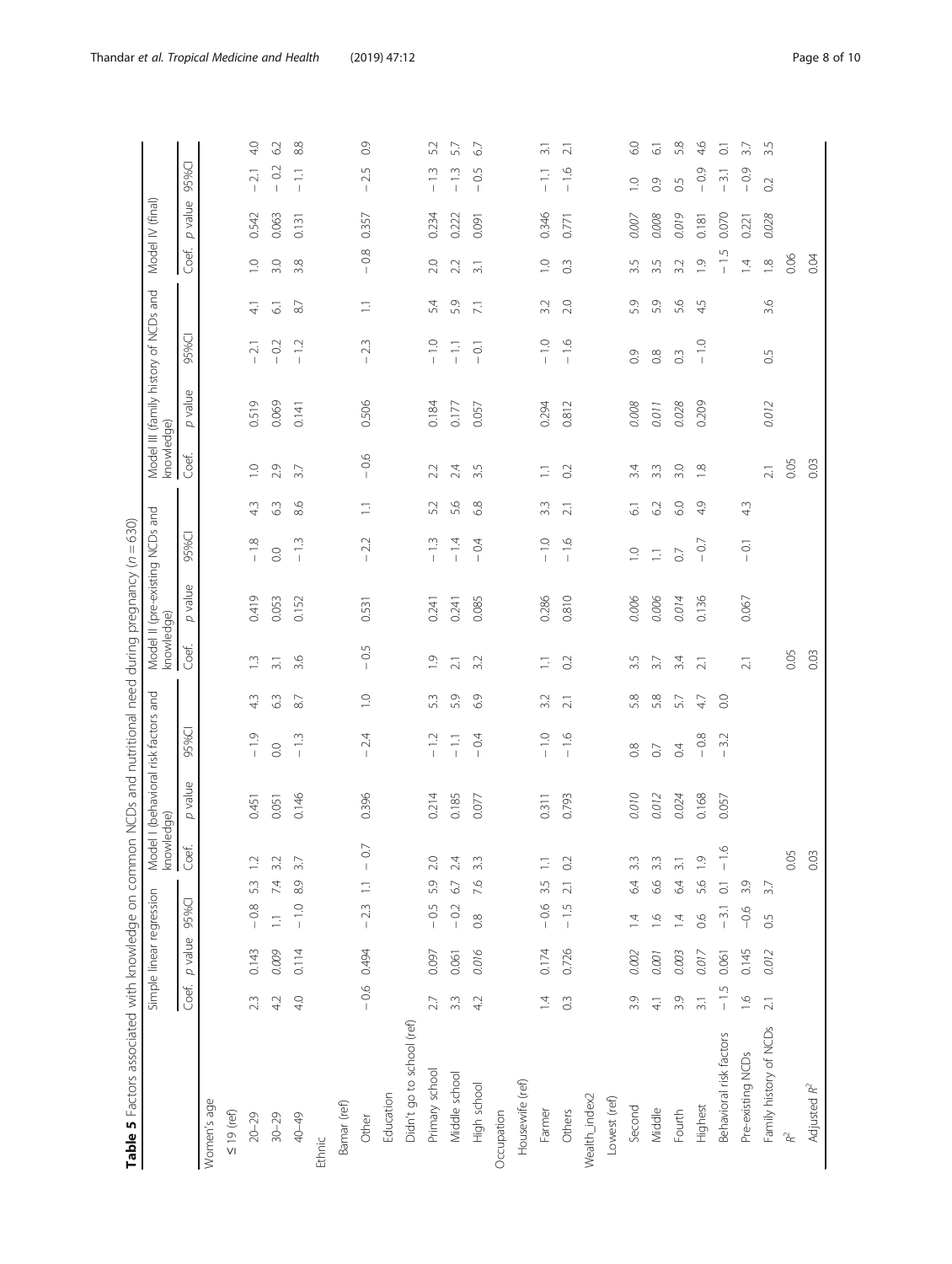<span id="page-8-0"></span>family members. Fourth, this study did not explore the knowledge on other important NCDs such as cancer and chronic respiratory diseases. Fifth, this study was conducted in predominantly rural areas. Therefore, the findings may not reflect the urban area.

Despite such limitations, this study owns many strengths. To the best of our knowledge, this is the first study to access the knowledge on common NCDs and nutritional need during pregnancy among women in Myanmar and other LMIC in SEA. This study also identified the family factor associated with their knowledge on common NCDs and nutritional needs during pregnancy. The finding from this study is applicable in designing health education programs for pregnant women, especially in rural areas, in other LMIC in SEA.

# Conclusion

Majority of pregnant women had low to moderate level of knowledge of common NCDs and nutritional need during pregnancy. Wealth and family history of NCDs were significantly associated with their knowledge. Prevention and promotion of NCDs should be integrated in maternal and child health programs and should emphasize for the pregnant women who are in the poorest or richest wealth quintiles and who do have family history of NCDs.

#### Abbreviations

ANC: Antenatal care; CI: Confidence interval; CoC: Continuum of care; DHS: Demographic and Health Surveillance; LMIC: Low- and middle-income country; MCH: Maternal and Child Health; NCD: Non-communicable diseases; PEN: Package of Essential Non-communicable Diseases Intervention; RCT: Randomized control trial; SEA: Southeast Asia; STEPS: STEPwise approach to non-communicable disease surveillance; WHO: World Health Organization

#### Acknowledgements

We are particularly thankful to pregnant women, Township Health Officers, Health Assistants, Midwives and Public Health Supervisor Grade 2 from Pantanaw, Wakema and Ingapu townships for their contribution to this study. We also acknowledge all the research staff from Myanmar Perfect Research for their fieldwork management and data collection.

#### Funding

This study was supported by Japan Agency for Medical Research and Development (AMED). The funders had no role in the study design, data collection and analysis, decision to publish, or the preparation of the manuscript.

#### Availability of data and materials

Data will be available upon reasonable request made to the first author.

#### Authors' contributions

MMT designed the study, collected and analyzed the data, and wrote the first draft. JK, AK, KNT, HHW, and MJ involved in the designing of the study. JK, AK, KICO, KNT, and MJ reviewed and revised the manuscript. All authors read and approved the final manuscript.

#### Ethical approval and consent to participate

We obtained the ethical approval from the Research Ethics Committee of the Graduate School of Medicine, University of Tokyo, Japan (Serial number 11498), and the Department of Medical Research, Myanmar (ERC number 001117). We explained to all pregnant women about the purpose of the

study and confidentiality of the data. Their participation was voluntary and we obtained written informed consents at the time of data collection.

#### Consent for publication

Not applicable.

#### Competing interest

The authors declare that they have no competing interest.

#### Publisher's Note

Springer Nature remains neutral with regard to jurisdictional claims in published maps and institutional affiliations.

#### Author details

<sup>1</sup>Department of Community and Global Health, Graduate School of Medicine, The University of Tokyo, Tokyo, Japan. <sup>2</sup>Maternal and Reproductive Health Division, Department of Public Health, Ministry of Health and Sports, Nay Pyi Taw, Myanmar. <sup>3</sup>Department of Preventive and Social Medicine University of Medicine 1, Yangon, Myanmar.

#### Received: 20 October 2018 Accepted: 14 January 2019 Published online: 29 January 2019

#### References

- 1. Say L, Chou D, Gemmill A, Tunçalp Ö, Moller A-B, Daniels J, et al. Global causes of maternal death: a WHO systematic analysis. Lancet Glob Heal. 2014;2:e323–33. [https://doi.org/10.1016/S2214-109X\(14\)70227-X](https://doi.org/10.1016/S2214-109X(14)70227-X).
- 2. WHO. The WHO application of ICD-10 to deaths during pregnancy, childbirth and the puerperium: ICD-MM. Geneva: World Health Organization; 2012. [http://apps.who.int/iris/bitstream/10665/70929/1/9789241548458\\_eng.pdf.](http://apps.who.int/iris/bitstream/10665/70929/1/9789241548458_eng.pdf) Accessed 22 Nov 2018.
- 3. Lumbiganon P, Laopaiboon M, Intarut N, Vogel J, Souza J, Gülmezoglu A, et al. Indirect causes of severe adverse maternal outcomes: a secondary analysis of the WHO Multicountry Survey on Maternal and Newborn Health. BJOG. 2014;121:32–9. <https://doi.org/10.1111/1471-0528.12647>.
- 4. Hussein J. Non-communicable diseases during pregnancy in low and middle income countries. Obstet Med. 2017;10:26–9. [https://doi.org/10.](https://doi.org/10.1177/1753495X16684709) [1177/1753495X16684709.](https://doi.org/10.1177/1753495X16684709)
- 5. Heslehurst N, Simpson H, Ells LJ, Rankin J, Wilkinson J, Lang R, et al. The impact of maternal BMI status on pregnancy outcomes with immediate short-term obstetric resource implications: a meta-analysis. Obes Rev. 2008; 9:635–83. <https://doi.org/10.1111/j.1467-789X.2008.00511.x>.
- 6. WHO. WHO recommendations for prevention and treatment of preeclampsia and eclampsia. Geneva: World Health Organization; 2011. doi: NBK140561 [bookaccession].
- 7. Wendland EM, Torloni MR, Falavigna M, Trujillo J, Dode MA, Campos MA, et al. Gestational diabetes and pregnancy outcomes--a systematic review of the World Health Organization (WHO) and the International Association of Diabetes in Pregnancy Study Groups (IADPSG) diagnostic criteria. BMC Pregnancy Childbirth. 2012;12:23. doi:[https://doi.org/10.](https://doi.org/10.1186/1471-2393-12-23) [1186/1471-2393-12-23.](https://doi.org/10.1186/1471-2393-12-23)
- 8. Haider BA, Olofin I, Wang M, Spiegelman D, Ezzati M, Fawzi WW. Anaemia, prenatal iron use, and risk of adverse pregnancy outcomes: systematic review and meta-analysis. BMJ. 2013;346:f3443. [https://doi.org/10.1136/bmj.f3443.](https://doi.org/10.1136/bmj.f3443)
- 9. WHO. Top 10 Cause of Death. 2015. [http://www.who.int/gho/mortality\\_](http://www.who.int/gho/mortality_burden_disease/causes_death/top_10/en) [burden\\_disease/causes\\_death/top\\_10/en/](http://www.who.int/gho/mortality_burden_disease/causes_death/top_10/en). Accessed 13 Dec 2018.
- 10. Asian Development Bank. Poverty in Myanmar. 2014. [http://www.adb.org/](http://www.adb.org/countries/myanmar/poverty) [countries/myanmar/poverty](http://www.adb.org/countries/myanmar/poverty). Accessed 22 Nov 2018.
- 11. World Bank. World bank country and lending groups. [https://datahelpdesk.](https://datahelpdesk.worldbank.org/knowledgebase/articles/906519) [worldbank.org/knowledgebase/articles/906519.](https://datahelpdesk.worldbank.org/knowledgebase/articles/906519) Accessed 22 Nov 2018.
- 12. UNICEF. UNICEF statistics, Maternal Mortality (1990–2005). 2016. [http://data.](http://data.unicef.org/maternal-health/maternal-mortality.html) [unicef.org/maternal-health/maternal-mortality.html.](http://data.unicef.org/maternal-health/maternal-mortality.html) Accessed 22 Nov 2018.
- 13. World Bank. Myanmar Overview. 2016. [http://www.worldbank.org/en/](http://www.worldbank.org/en/country/myanmar/overview#1) [country/myanmar/overview#1.](http://www.worldbank.org/en/country/myanmar/overview#1) Accessed 22 Nov 2018.
- 14. Ministry of Health, The Republic of the Union of Myanmar. Health in Myanmar, 2014. Nay Pyi Taw; 2014.
- 15. MCH Section, Public Health Division, Department of Health, Ministry of Health and Sports, The Republic of the Union of Myanmar. Five-Year Strategic Plan for Reproductive Health (2014-2018). Nay Pyi Taw; 2014.
- 16. Holt E, Joyce C, Dornelles A, Morisky D, Webber LS, Muntner P, et al. Sex differences in barriers to antihypertensive medication adherence: findings